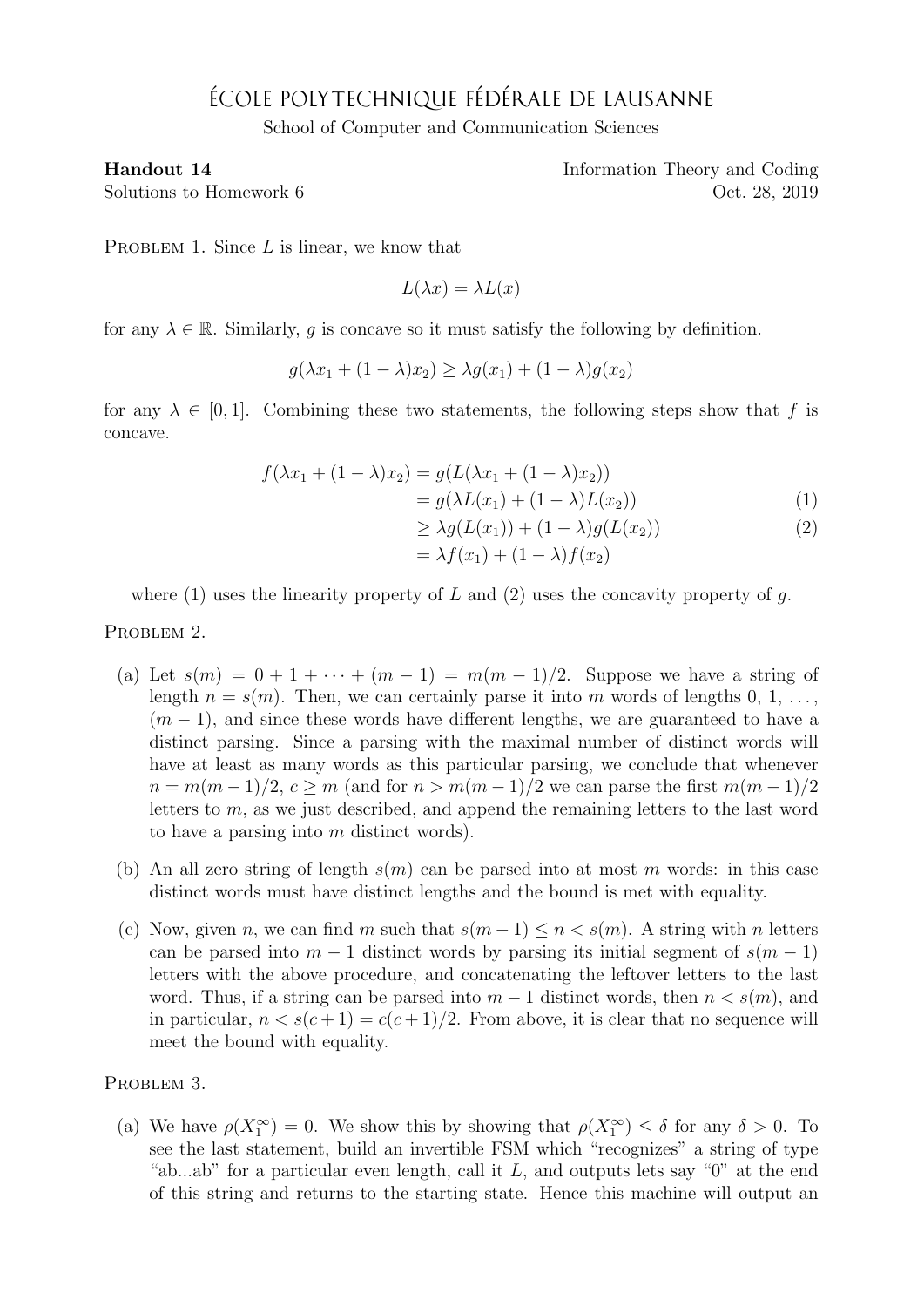infinite string of "0" when the input is  $X_1^{\infty}$ . From each state (including the starting state) of the chain which recognizes the special string make an edge back to the starting state in the case the next input is not the correct one. The output for each such edge is  $1 + \lceil \log L \rceil$  bits long, the first bit is 1 to indicate that it is not the special path and on the next  $\lceil \log L \rceil$  bits we give the index of the state (in binary representation) from which the return edge is drawn. This machine is clearly lossless and has a compressibility of  $1/L$  for the desired sequence.

- (b) A machine as described above will have  $\rho_M(X_1^{\infty}) = 1/4$ . In fact, one cannot do better than this. Consider a cycle, when from a given state we get back to the same state. During such a cycle we have to output at least one symbol, because the machine has to be information lossless. In an  $L$  state machine we eventually create such a cycle within at most  $L$  steps. This means that we output at least one symbol for every  $L$ input symbols, so  $\rho_M(X_1^{\infty}) \geq 1/L$ .
- (c) We have  $\rho_{\text{LZ}} = 0$  since compressibility is non-negative and we know that the compressibility of LZ is at least as good as that of any FSM, i.e., we know that  $\rho_{\rm LZ}(X_1^{\infty}) \leq$  $\rho(X_1^{\infty}).$
- (d) The dictionary increases by 1 every time and has size 2 in the beginning. Hence, if we look at lets say c steps of the algorithm then we need in total

$$
\sum_{i=1}^{c} \lceil \log(1+i) \rceil \le c \log(2(c+1))
$$

bits to describe the output.

What are the words which we are using. Note that the parsing is  $a, b, ab, aba,$  $ba, bab,...$  Note that in average at most every second step the length of the used dictionary word increases by 1, i.e., we have a linear increase in the used dictionary words. Therefore, if we compute the total length which we have parsed after  $c$  steps, this length increases like the square of c.

It follows that the ratio of the total number of bits used divided by the total length described behaves like  $1/c$ , i.e., it tends to 0.

PROBLEM 4.

- (a) Since the channel is symmetric, the input distribution that maximizes the mutual information is the uniform one. Therefore,  $C = 1 + \epsilon \log_2(\epsilon) + (1 - \epsilon) \log_2(\epsilon)$  which is equal to 0 when  $\epsilon = \frac{1}{2}$  $\frac{1}{2}$ .
- (b) We have
	- $-I(X^n; Y^n) = I(X_2^n; Y^{n-1}) + I(X_2^n; Y_n | Y^{n-1}) + I(X_1; Y^n | X_2^n).$  $- X_2^n = Y^{n-1}$  and  $Y_1, \ldots, Y_n$  are i.i.d. and uniform in  $\{0, 1\}$ , so  $I(X_2^n; Y^{n-1}) =$  $H(Y^{n-1}) = n - 1.$
	- $-Y_n$  is independent of  $(X_2^n, Y^{n-1}),$  so  $I(X_2^n; Y_n | Y^{n-1}) = 0.$
	- $X_1$  is independent of  $(Y^n, X_2^n)$ , so  $I(X_1; Y^n | X_2^n) = 0$ .

Therefore,  $I(X^n;Y^n) = n-1$ .

(c) W is independent of 
$$
Y^n
$$
, so  $I(W; Y^n) = 0 = nC$ .